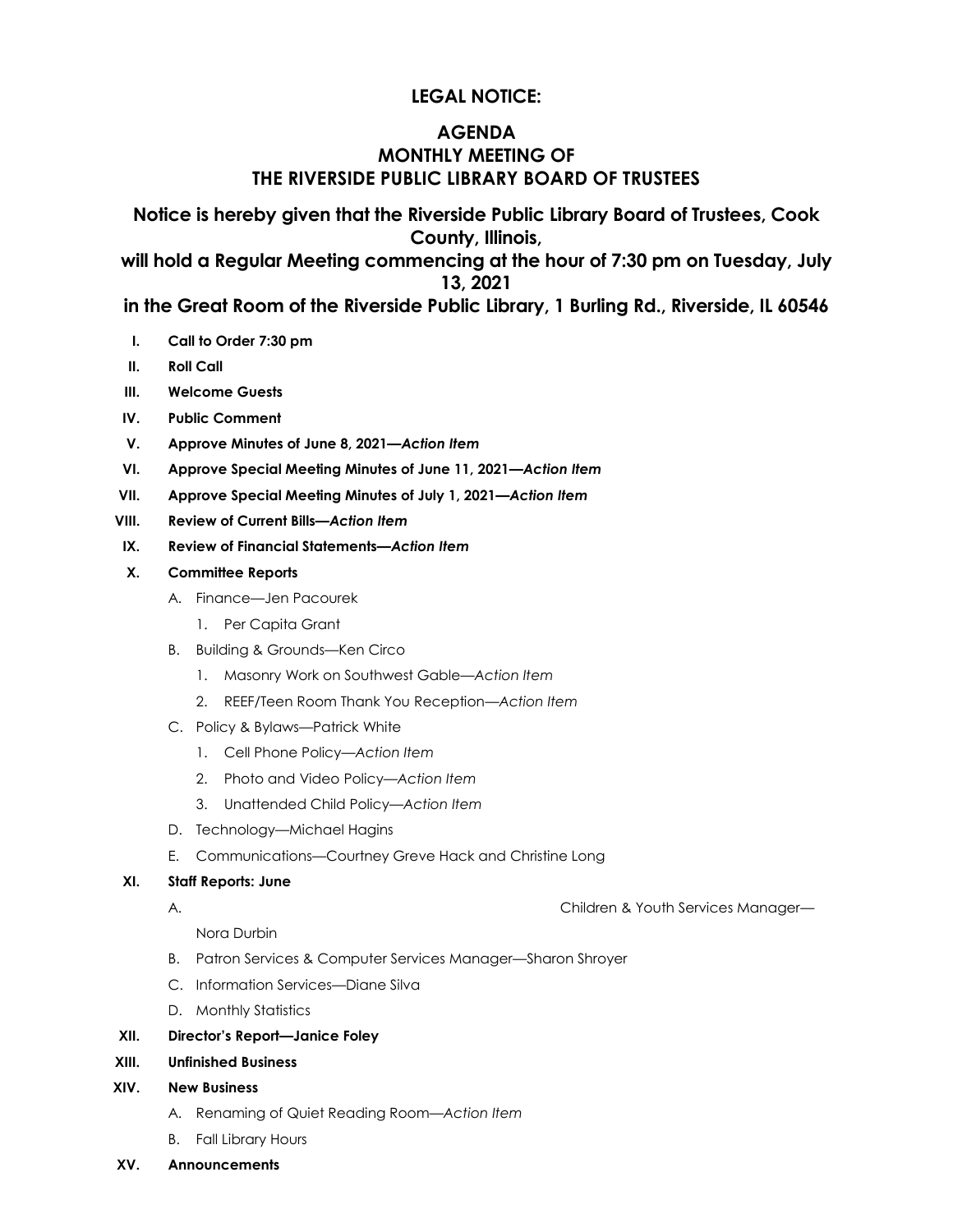#### **XVI. Correspondence & FYIs**

#### **XVII. Executive Session**

*The Board of Trustees may decide, by a roll call vote, to convene in executive session if there are matters to discuss confidentially, in accordance with the Open Meetings Act.*

#### **XVIII. Adjournment**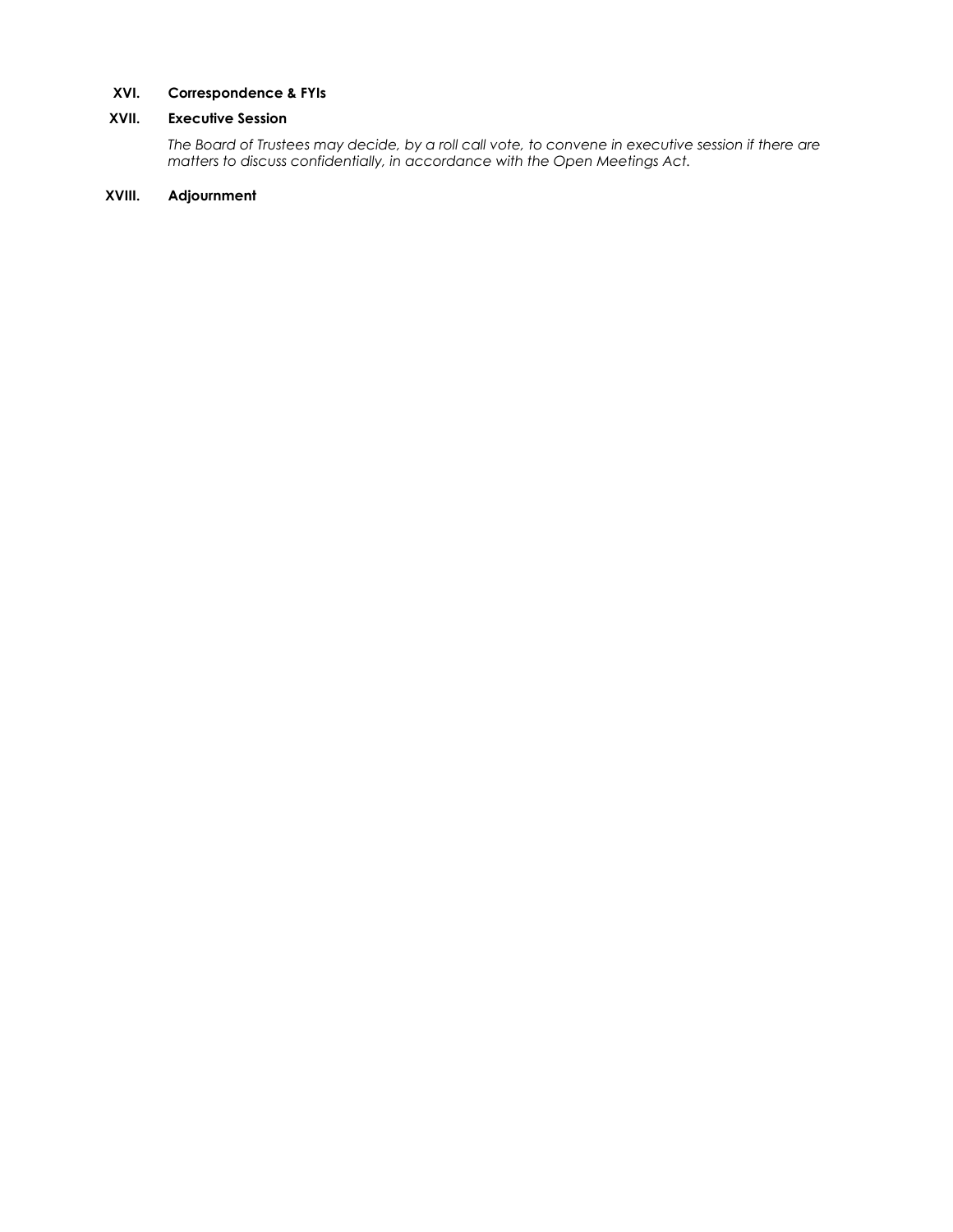# **Minutes of the Regular Board Meeting of the Riverside Public Library Board of Trustees June 8, 2021**

**Held Tuesday**, June 8, 2021 in the Great Room of the Riverside Public Library, 1 Burling Road, Riverside, Illinois, called for 7:30 pm.

**In Attendance:** Ken Circo, President; Jen Pacourek, Treasurer; Jane Birmingham, Secretary; Christine Long; and Patrick White.

**Also in Attendance:** Janice Foley, Library Director; Diane Silva, Assistant Director; Jane Wilhelm, Bookkeeper; and Christine Legan, Administrative Assistant.

**Absent:** Courtney Greve Hack, Vice President; and Michael Hagins

Called to order at 7:31 pm by President Ken Circo.

#### **Review of Sine Die Minutes**

Jen Pacourek moved, and Jane Birmingham seconded, that the Board approve the minutes of the May 11, 2021 sine die meeting. Ayes: Birmingham, Long, Pacourek, White Nays: None Abstained: None The motion passed.

#### **Review of Minutes**

Jen Pacourek moved, and Christine Long seconded, that the Board approve the minutes of the May 11, 2021 regular meeting. Ayes: Birmingham, Long, Pacourek, White Nays: None Abstained: None The motion passed.

# **Review of Current Bills**

Jen Pacourek moved, and Christine Long seconded, that the Board approve the payment of payroll checks for department numbers 001 through 004, and accounts payable check numbers 22336 through 22356, and 22365 through 22382, in the total amount of \$112,174.78, including voided check numbers 22357 through 22364, which includes payroll through May 31, 2021. Roll Call Vote:

Ayes: Birmingham, Long, Pacourek, White Nays: None Abstained: None The motion passed.

# **Review of Financial Statements**

Jen Pacourek moved, and Christine Long seconded, that the Board approve the financial statements for May 31, 2021, subject to audit. Roll Call Vote: Ayes: Birmingham, Long, Pacourek, White Nays: None Abstained: None The motion passed.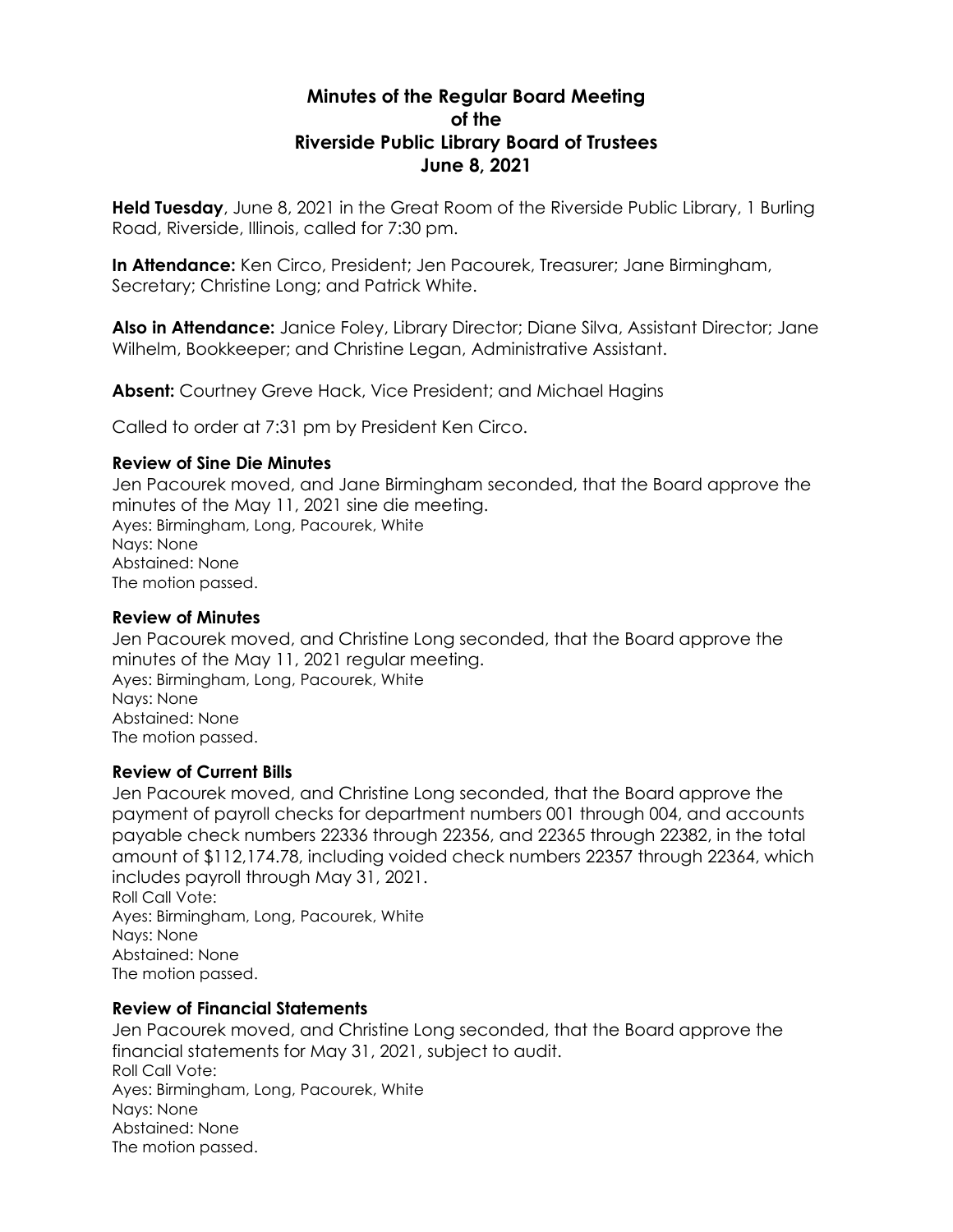# **Committee Reports**

#### *Finance—Five-Year Plan/Budget Planning*

Jen Pacourek reported that Michael Hagins will be joining the finance committee and they will be working on a five-year finance plan. Jen Pacourek will also be partnering with the Library Director, Diane Silva and Jane Wilhelm on the budget plan.

#### *Finance—Excess Bond Funds*

The Board agreed that once all bills for the Lower Level Renovation Project have been paid, the Trustees will revisit the issue of the allocation of any excess bond funds in consultation with the Village.

# *Finance—CPI and 2021 Tax Levy*

The Library Director advised that the 2021tax levy will be capped at 1.4% based on the December 2020 CPI, which will negatively affect the 2022 operating budget.

# *Building and Grounds—Certificates of Payment*

Ken Circo reviewed the Studio GC Certificates for Payment dated 4/30/21 and 5/31/21 and reported no issues.

# *Building and Grounds—New Bike Racks*

The Board reviewed the email correspondence between the Library Director and Dan Tabb, Public Works Director, regarding the new bike racks to be installed by the Village in front of the library to create uniformity throughout the central business district. The current bike racks will be repurposed at the Parks and Recreation building on Quincy St.

# *Building and Grounds—Masonry Repairs*

The Library Director reported that the masonry repairs have been completed on the east and west exteriors. Now the Library can move forward with plaster repairs and repainting of several sections of water-damaged interior walls. A lift accident during the masonry work damaged one of the reading circle benches which will be replaced by Holton Brothers at their expense. The damaged bench has been removed while the Library awaits the new bench.

# *Building and Grounds—Lower Level Renovation*

The Library Director updated the Board on the work remaining for the completion of the lower level construction, including sprinkler alarms, an air test and water test of pipes, painting and final repairs. The dates for the Library closure to move materials downstairs and reorganize the Great Room have not been finalized yet, and it is likely that the reopening will be pushed to the end of June or early July.

# *Policy & Bylaws—Mask Policy*

The Board discussed the need to continue mask usage in the Library despite the State's loosening of COVID restrictions taking effect on Friday, June 11, since the Library serves vulnerable populations and patrons under 12 who are not eligible for vaccinations. The Board agreed by consensus to convene a special meeting at 9am on Friday, June 11 to approve a mask policy for the Library.

# **Staff Reports**

The Board reviewed the staff reports. Jen Pacourek expressed her appreciation of Nora Durbin's Summer Reading Program outreach to Riverside-Brookfield High School's freshman and sophomore English classes. Christine Long thanked CYS for all of the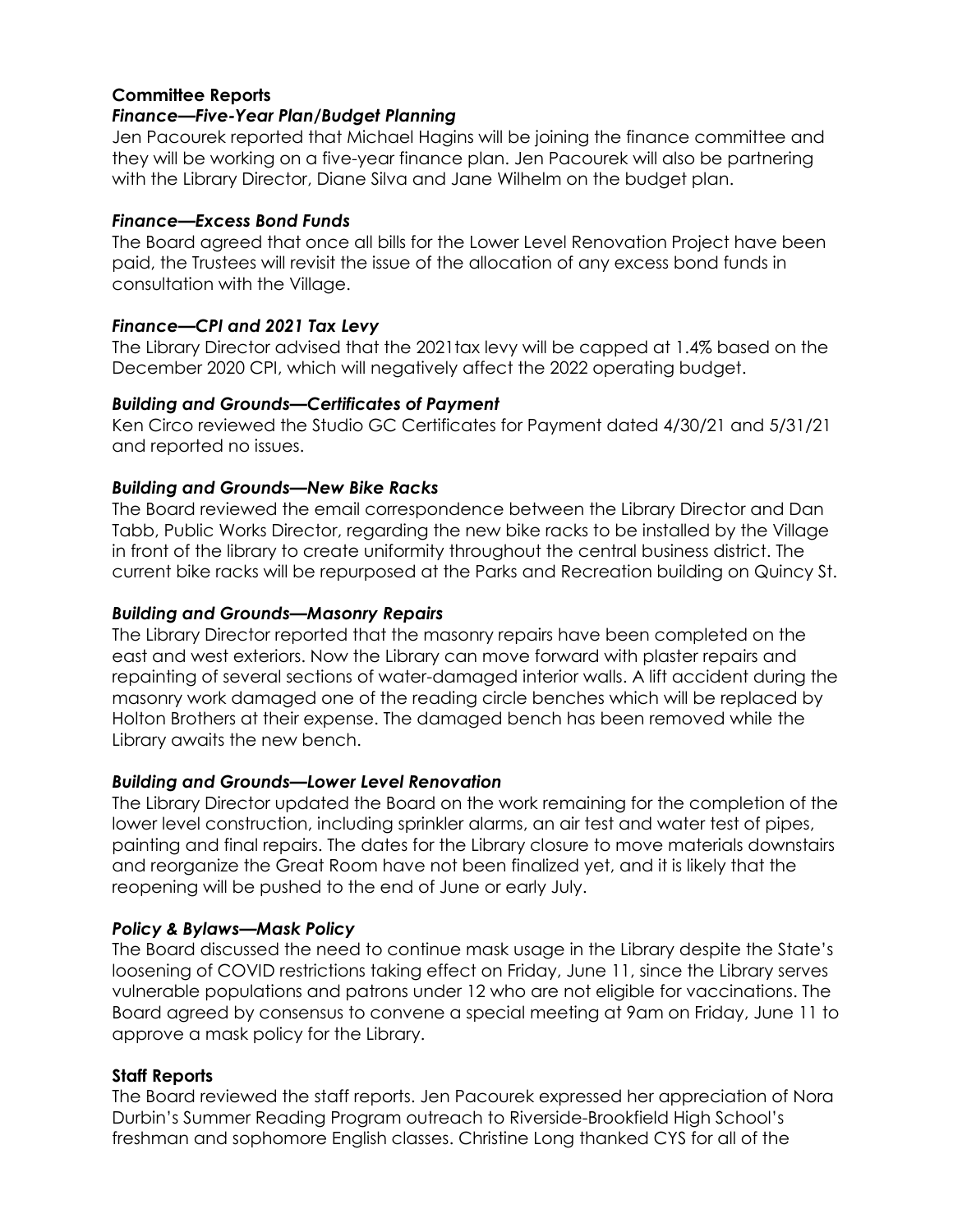Facebook Storytimes throughout the pandemic. Ken Circo thanked Diane Silva and Information Services for the many online program offerings.

# **Director's Report**

The Board reviewed the Library Director's report.

# **New Business**

#### **Trustee Webinar Information**

Jen Pacourek, Jane Birmingham and Christine Long reported on a trustee webinar that they participated in. They all agreed that the webinar was informative and well done. The Library Director will keep the Board informed of future webinars.

# **Strategic Long Range Plan**

The Board reviewed the Library's current Strategic Long Range Plan that is in effect until 2022, and discussed the need to revisit the Library's mission and vision statements and to identify future initiatives to include in the plan for 2021-2026. A committee will be formed this summer consisting of staff members and interested Board members to create a new long-range future plan.

#### **Local Records Retention Policy**

Jane Birmingham moved, and Christine Long seconded, that the Board approve the Local Records Retention Policy. Ayes: Birmingham, Long, Pacourek, White Nays: None Abstained: None The motion passed.

# **Going Fine Free**

Patrick White moved, and Christine Long seconded, that the Board approve the proposal to go fine free. Roll Call Vote: Ayes: Birmingham, Long, Pacourek, White Nays: None Abstained: None The motion passed.

#### **Succession Plan**

Patrick White moved, and Jen Pacourek seconded, that the Board approve the Administrative Succession Plan Policy. Ayes: Birmingham, Long, Pacourek, White Nays: None Abstained: None The motion passed.

Jen Pacourek suggested a succession plan for Board members, including a process for actively grooming replacements for Board members who plan to retire. She requested that this topic be added to the agenda next April ahead of the term expirations for some Trustees.

# **Updated Timetable**

The Board reviewed the updated timetable for key events. Jen Pacourek commented that the checklist is invaluable.